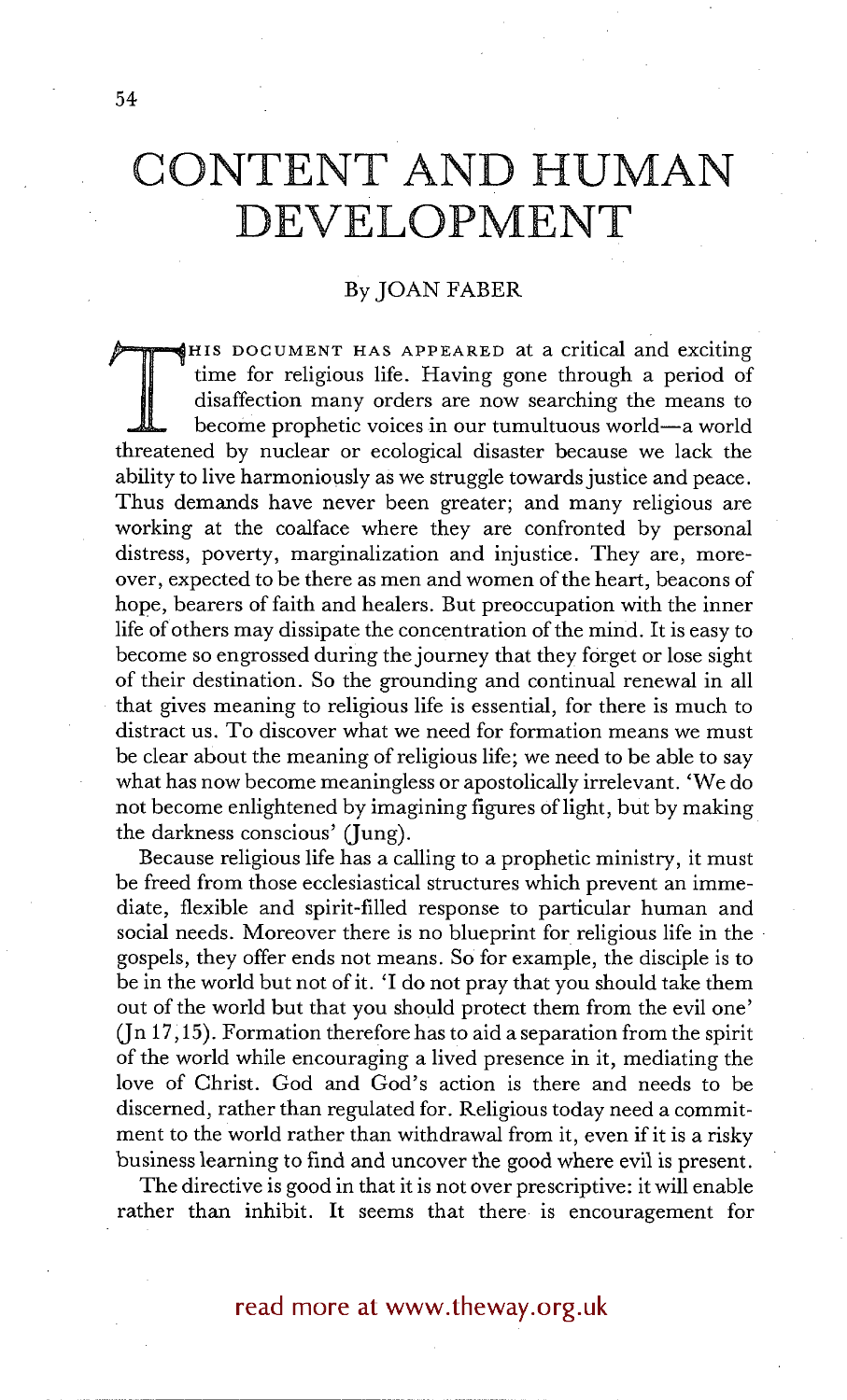congregations to make a 'pick and mix' selection of what will help them, using insights drawn from their own experiences, traditions and charism which will hopefully bring religious nearer to the cutting edge of life, where that search and discovery may be the meaning of the parable of the hidden treasure (Mt 13,44). The document however is ambivalent about being in the world and especially about being with the poor during formation, yet there is clear recognition of the need for an option for the poor [28]. Nonetheless there are many positive aspects to be found, unity of life [17], an integrated spirituality, consecration and mission seen as one. The commentary on the counsels highlights their significance when lived within the context of the spirit of the beatitudes, and there is a recognition that the development of the whole person is part of the construction of the Kingdom in our world. Only when the sensitive area of sexuality is broached does an unfortunate sense of dualism creep in.

The document touches on the importance of experiments during the noviceship. These are primarily a time of involvement in the world, rather than enclosure in the rarified atmosphere of a religious ghetto. Such experiments can be a realistic way of coming to understand what it means to be a member of a particular congregation and a testing of teaching and life.

Christ's call embraces the whole person 'in that person's unique and unrepeatable personal I' [9]. This leads on of course to the responsibility that each individual has to take for their own formation [29] and for the living of religious life. An application of principles regardless of differing stages of development, age, gender and culture could be disastrous. The lived situation needs to be taken into account and constantly assessed through discernment, a vital tool which is neither fully expressed nor acknowledged. Commitment to a preferential option for the poor is stated [28], but there are very definite reservations about formation taking place in small inserted communities in a poor milieu. They are seen as 'places where an atmosphere that is favourable to becoming deeply rooted in a life in Christ' cannot be experienced [50]. And yet it could be that detachment from self, detachment, too, from the goods of this world and all that opposes God, could be more easily tested and fostered in just such an environment. It is in any event doubtful if all the conditions expected of the more institutionalized community will ever be found [27]. Lectures, liturgy and many other formation needs can be provided at centres apart from living space.

The *Directive* has been written for the universal Church, but it speaks with a Western voice (as indeed do I!). The need to be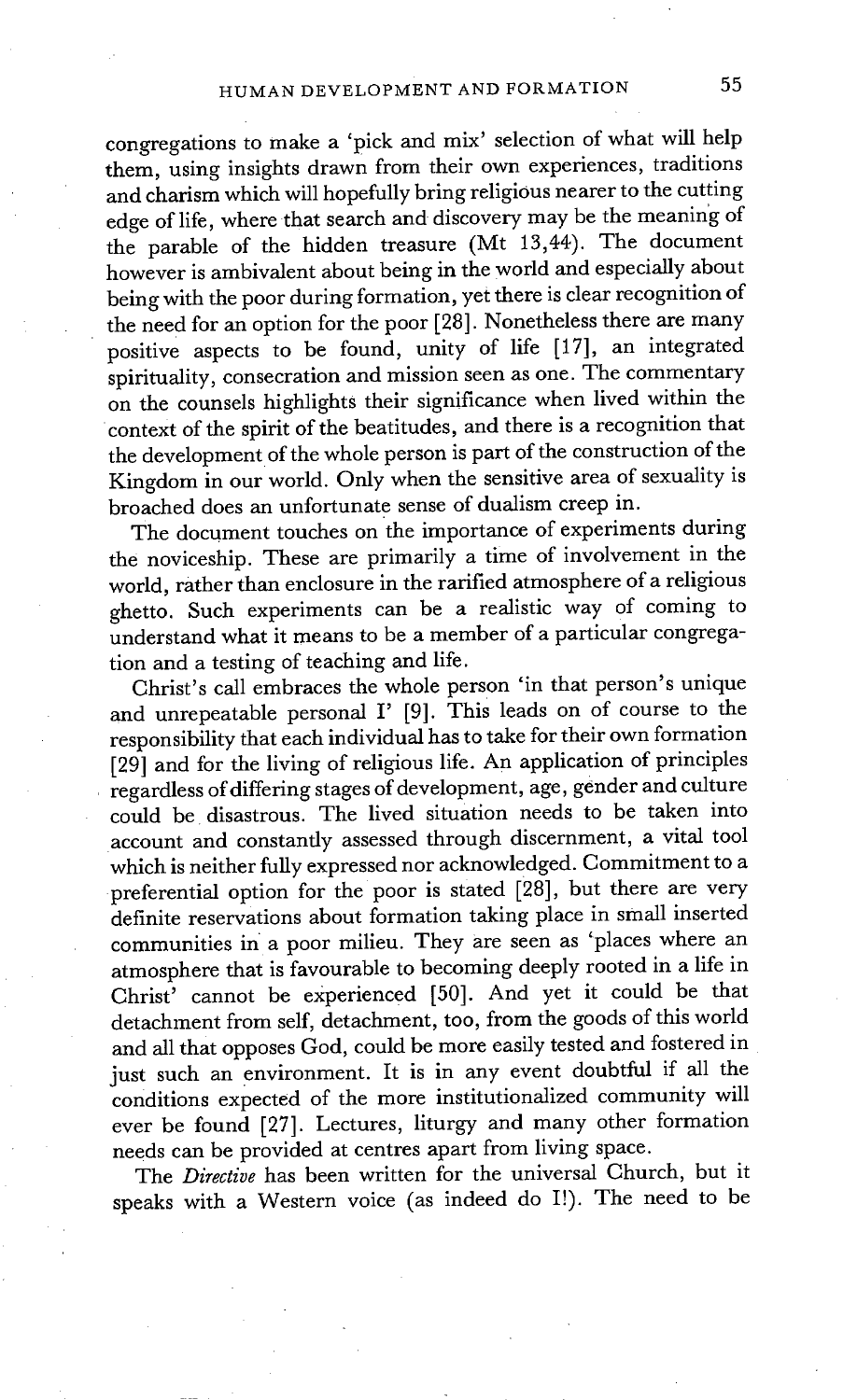universal has weakened its forcefulness, and raises the question, 'Is the document sufficiently aware of the world in which religious are incarnated--Christian, post-Christian, New Age, Muslim, Buddhist, Hindu, atheist?' Religious life, if it is to be meaningful, must be about how we live our relatedness to God, the world, the earth and our fellow human beings. Community, irrespective of the actual context, will have to be the supportive environment which enables religious to become committed Christians who witness to the radicality of the gospel as they explore, live and promote Kingdom values.

Community members are disciples first and foremost, consecrated and commissioned, even as Jesus was. They are dedicated to nothing less than laying down their life for friends if that be asked for. There will be multiple calls for such self-sacrifice in our milieux of want, created by unjust social structures which must be challenged in the light of scripture and prayer. The document offers a true insight in saying that the foundation of all Christian living and asceticism is to be found in the study of scripture which will inspire renunciation. But there is more to asceticism than regulated silence so frequently stressed by the document. Silence for what? Silence needs to be linked with the ability to sustain solitude, the ability to tune into God with a listening and discerning heart. The apostle needs both time for silence and times to be at the centre of the action.

The document seems to operate, even if somewhat tentatively, with Erikson's schema of development. He worked out a schema of eight stages based on experiences, observable behaviour and unconscious inner states, and stressed the influence of culture and relationships on both the child and adult in their development. The importance of culture has certainly been recognized in the document. Erikson identified eight psychological strengths or qualities, the development of which indicates that the person is ready and able to cope with the various demands to be met at different stages of life. These strengths are potential in us from birth, but mature fully only when circumstances call them forth. The growth of each quality depends much on external life structures; hence the importance of the right setting for formation.

There is a recognition within the document that the insights of the human sciences and psychology are necessary if a firm foundation for a continuous and integrated spirituality is to be laid [59], but fear of the psychological is also present. However, without some understanding of the unconscious there is real risk of dysfunctional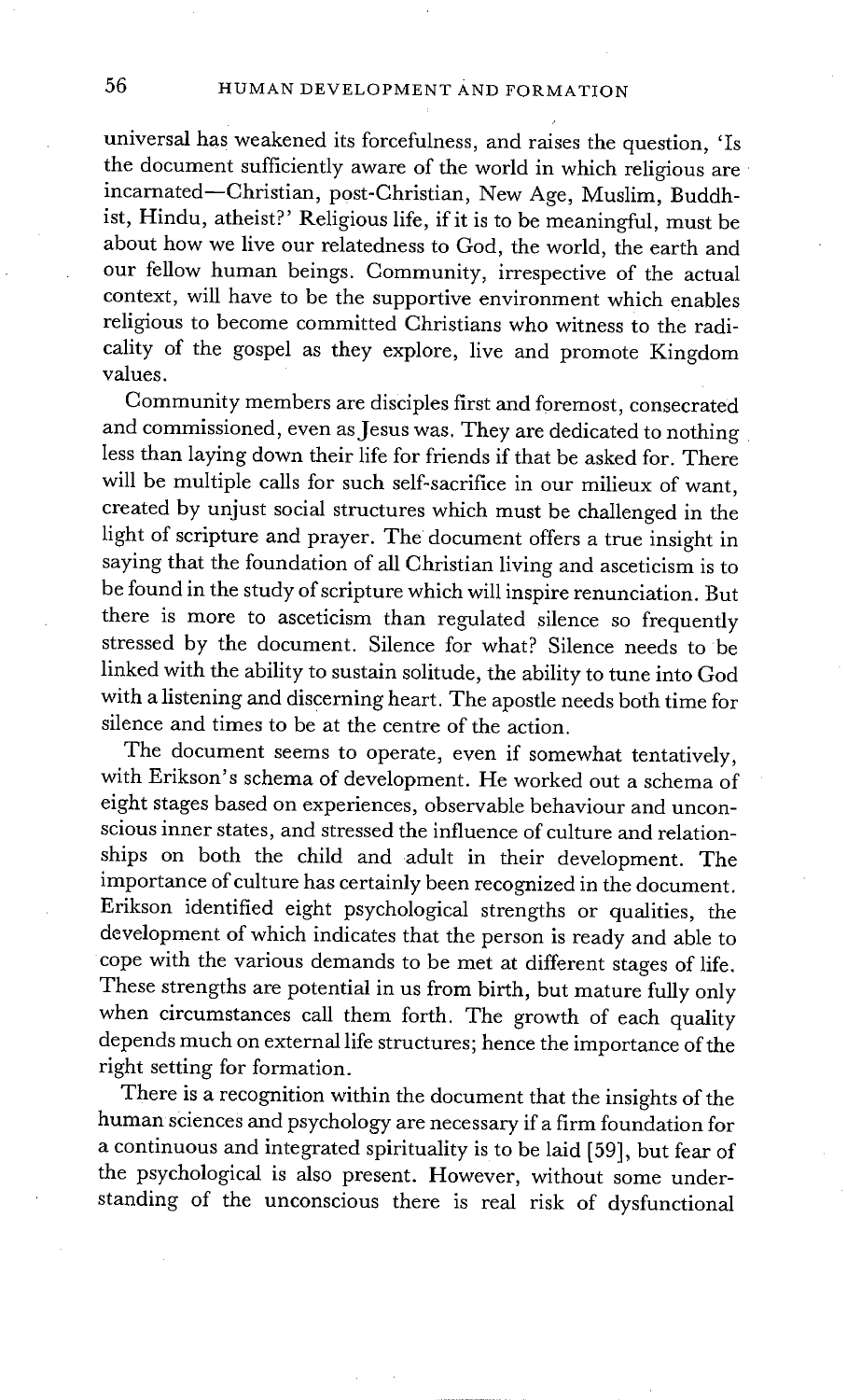behaviour being perpetuated, inner freedom impeded, and with that, all that goes to help the development of a truly mature and wise person.

Erikson produced a much appreciated, ordered and coherent schema of human development, but like Kohlberg and Levinson, all based on male models. They have therefore all been criticized recently as inadequate, because there is no acknowledgement of the differences that exist between male and female. Where the document does recognize difference it is only to see woman as inferior, since women are treated unrealistically, as little more than objects. It seems that only woman is to be committed to finding her true nature and meaning, and that is to be found in relation to man [40/41]. Her identity apparently is tobe discovered by owning that she is not male. To name that essential difference between the sexes is only a beginning, and though the consequences of this should be given [13] there is no recognition that these differences could or should have an effect On the way formation programmes are drawn up. In fact, the feel is that the document has been written from the stance of the male hierarchical Church. This is not surprising given the dominance of men in Church structures, but, if true, it is shocking, as there are today four times as many women as male religious, and there are clear distinctions in the development of men and women. For women to discover their identity they need to be in relationship, and to be able to handle attachment. The world for them coheres through connectedness, not through legal systems of rules. For men, their growth in identity is through an ability to handle separation, work and their need to achieve. If connectedness feels dangerous, silence and solitude is a natural need, not necessarily a spiritual one, it may result in a protective but dangerous isolation. Surely just this brief indication of some area of difference that exists is enough to show that differing approaches to formation for men and women are necessary. Differing strengths and weaknesses are going to require differing attention. For women insisting on interdependent relations, power becomes equated with giving of care and all that fosters relationships, and so makes for safety: Men's sense of power is centred more on assertiveness and success, so it does not seem alien to interrupt intimacy and generative needs for those of ambition and mid-life drives.

In general we can expect that the foundation stages in the formation of personality have already been laid before candidates reach the noviceship. We can therefore presume that novices know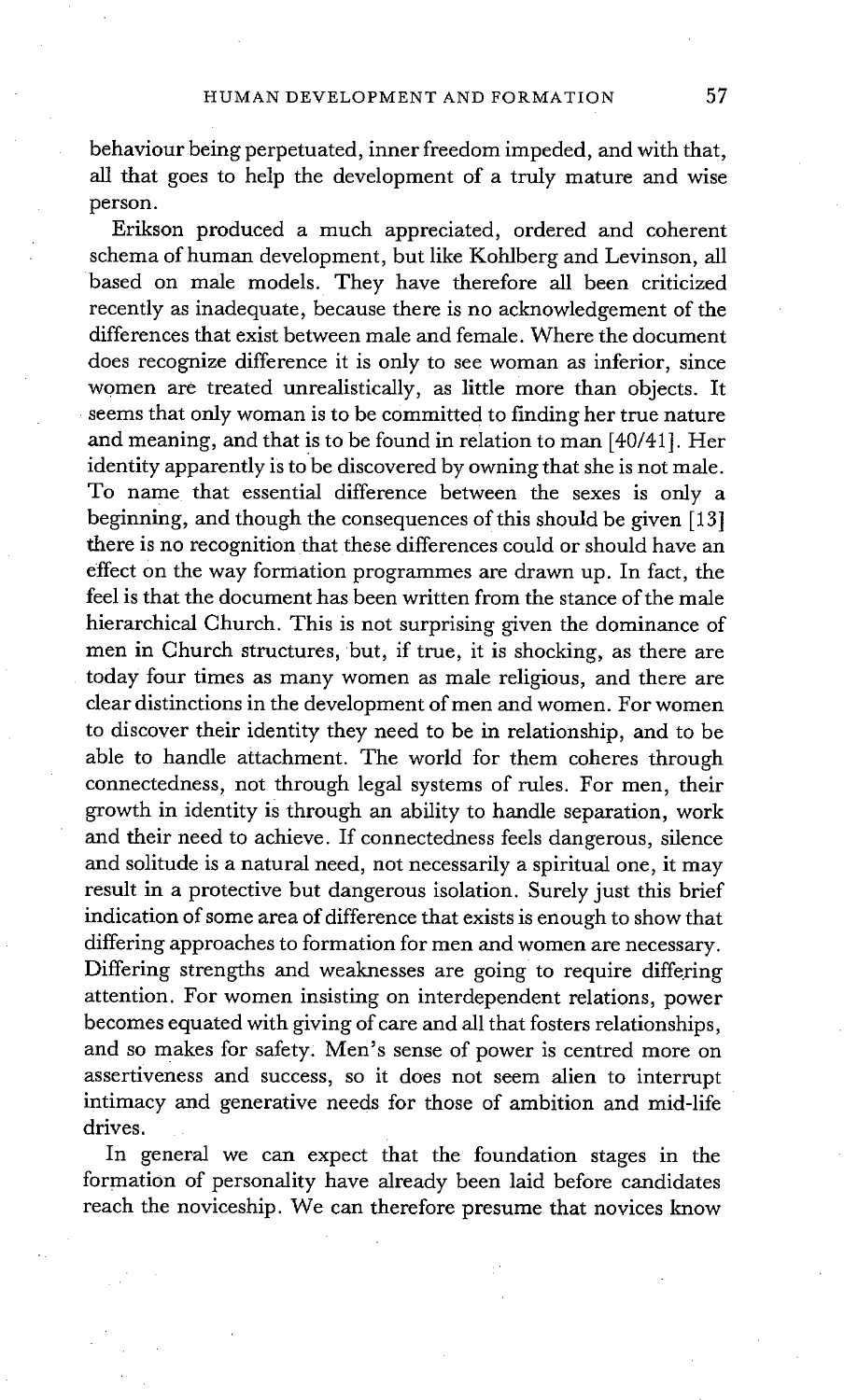something of struggles with mistrust, fear, shame, guilt, routine and inferiority. Later stages of adult development may not be always clearly defined, but that said, we also need to acknowledge that development tends to proceed in a spiral and there is a constant reworking of previous stages in the manner appropriate to age and circumstances. Identity continues to be reshaped throughout our life cycle. Novices particularly find themselves having to rename who they are and then form relationships out of a new identity.

Identity relies on the manner in which society identifies a young person. The search for and formation of identity is not mentioned in the document and this is a serious omission. The many demands of religious life, of community, of a life to be lived for others, can militate against self-acceptance and knowing who one is, because of the general expectation that novices are going to emerge as different people from the noviceship. However, if on arriving in the noviceship there is no clear sense of a personal identity, there is little hope of being able to form a religious identity or a true spirituality. There can be no real surrender of the will, no obedience, if there is no awareness of personal identity. 'The process of identity formation depends on the interplay of what young persons at the end of childhood have come to mean to themselves, and what they now appear to mean to those who have come to be significant to them.' Society has to give recognition, to take for granted that individuals are as they are. Here is an area of conflict. There is need for self-acceptance and the assuming of a radical new identity, that of a religious. A losing of life, in order to gain, but we can't lose what we don't already possess. We can only be before God the way we truly are, with all that that implies in the way of giftedness, sexuality, potential and weakness.

Erikson is very clear that the capacity for intimacy follows on from a sense of identity. There is ambivalence in the document in its approach to sexuality [39-41 ] and chastity [13] and there is still much fear present. If intimacy is not linked to an understanding of self, sex, friendship, infatuation and the ability to be truly loving persons, the whole quality and witness of a Christian commitment may well be undermined. Intimacy is still surrounded by much ignorance and, sadly, chastity is still conceived in negative concepts, though there are some hopeful glimmers!

The last two stages of Erikson's schema are essential-generativity and integrity. Generativity is totally opposed to self-absorption and the document's claim that the apostolate not self-fulfilment is the focus of life [65] is in tune with this. Generativity belongs to all,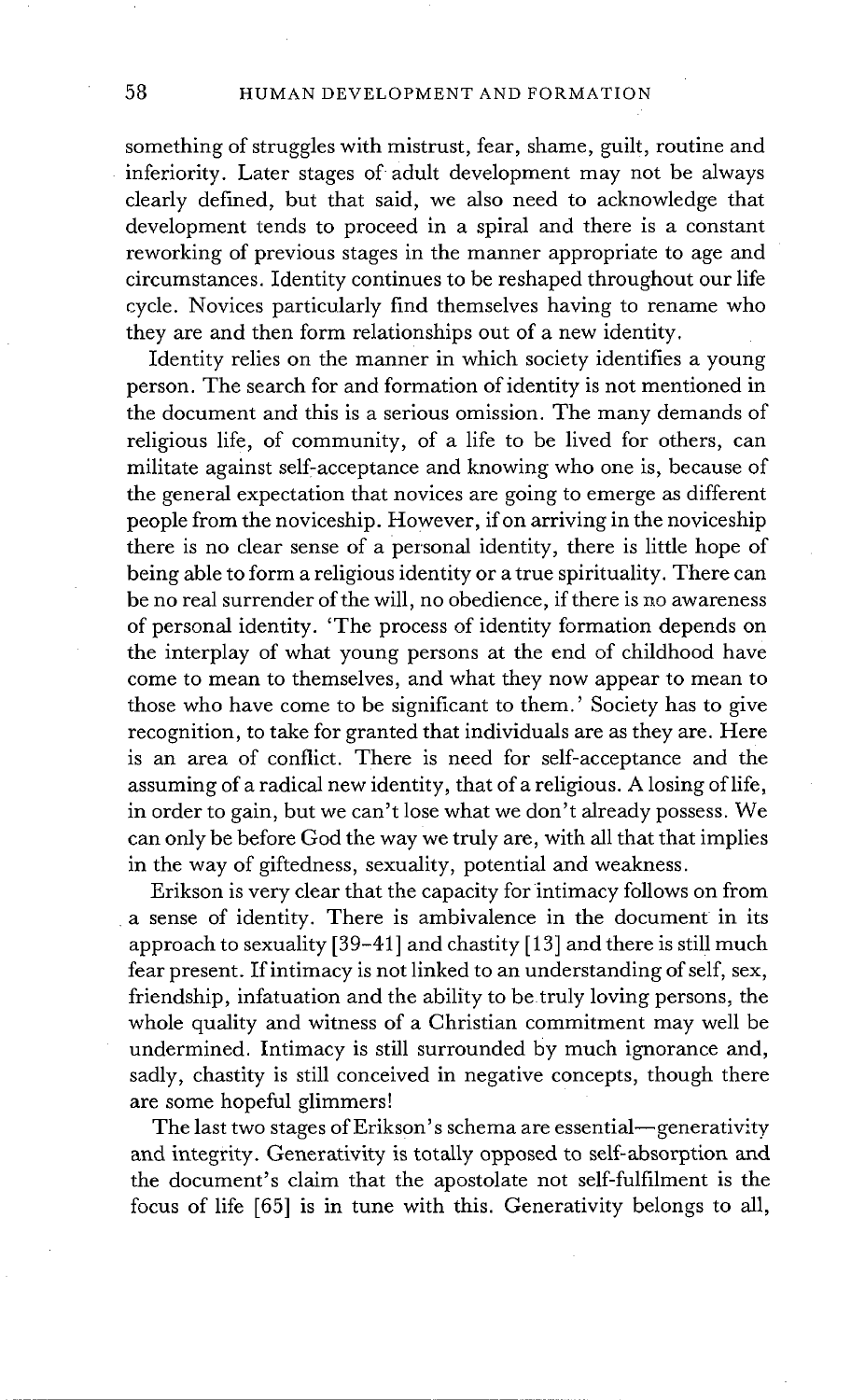celibate, single, married. It is a call to put the good of others before self-interest, offering quality care and refusing to succumb to stagnation. It is a call to agape, and a concerned empathetic love open to all, a concern for the outside world while not refusing attention to our own inner world, but without self-centredness. There is the recognition that middle age may well throw up a sense of failure, discontent, meaninglessness and boredom. Negative brooding and sterile thinking sap enthusiasm, and may turn into depression. This is truly a time for ongoing formation, and that at every level, emotional, apostolic and spiritual. Incidentally there is no mention made of the development of faith, making use for example of Fowler's categories.

The document may give the unfortunate impression that by the time of final profession a certain perfection will have been achieved, and thereafter religious must be on their guard against the dangers of a downward slope. Human development, as has been said, is not linear-a spiral is a more apt description of its progress but fits and starts, even some quite precipitous falls, are to be expected throughout life. When this is acknowledged, then both the individual and those supporting and guiding will be less shocked and more easily handle the crisis moments, especially if these occur in areas of sexual development.

During formation the development of an affective and adult sexual maturity is essential. Maturity can be defined as the ability to make free, autonomous decisions for the sake of a deeper relationship. This area of sexual maturity differs from sexual repression, and must acknowledge a personal sexual orientation [39]. If men and women complete their time of formation with a low self-image this may well be because their sexuality is still not integrated and they don't know what to do with it. Integrity and congruence in this area is a prerequisite during the whole of religious life, so some form of testing discernment is essential.

How do those in formation relate?

How do they seek their knowledge?

Subtle voyeurism, how is it present?

What about vicarious exploitation of sexual experience? TV? Counselling of others in sexual difficulties, exercise of power and domination, fantasies?

What modes of compensation are sought?

All these are areas which need exploring, in order to avoid later acting out in uncharacteristic, even scandalous ways, the result perhaps of sexual fantasies and sexual energies never acknowledged.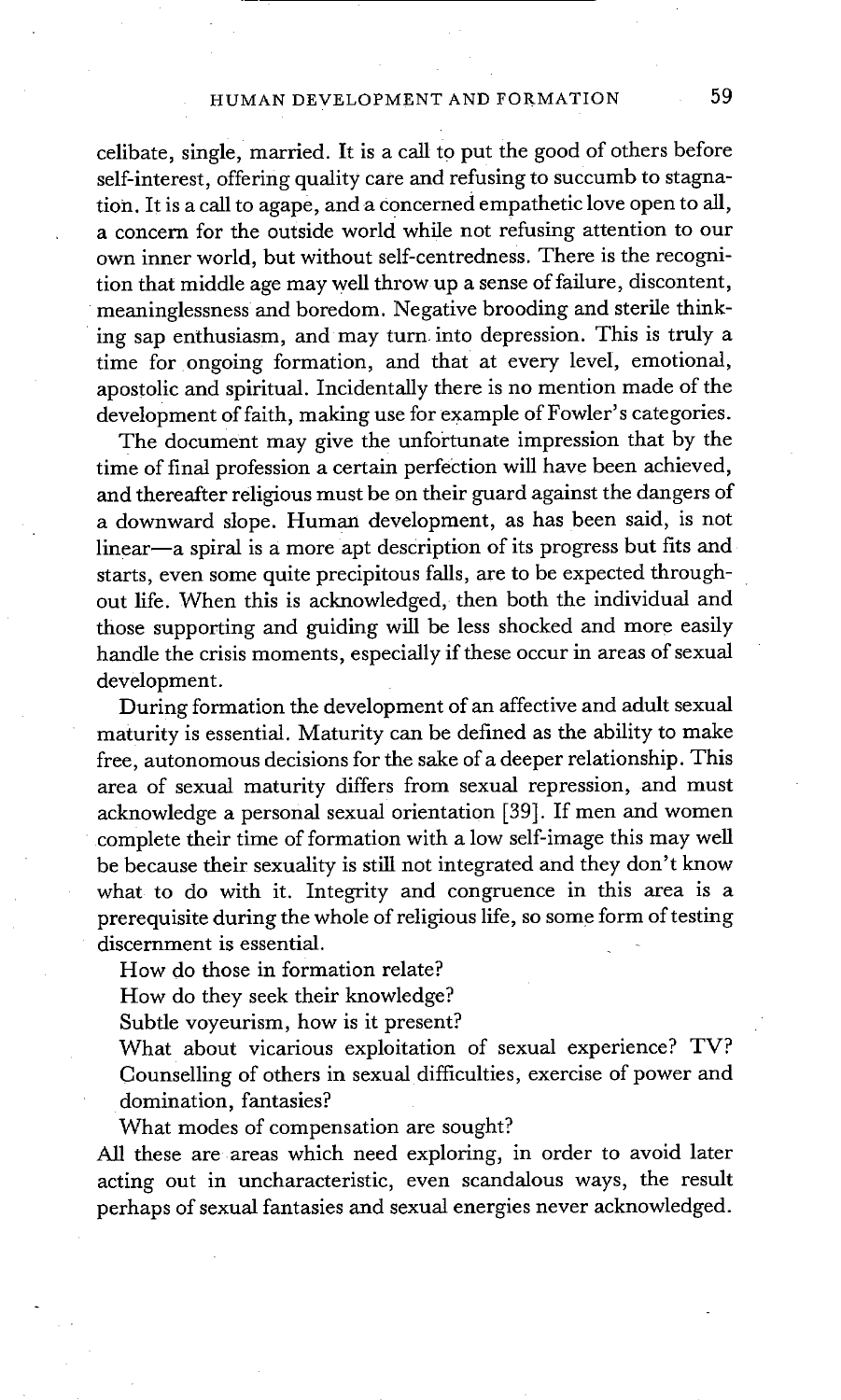Behaviour that is in discontinuity with the chosen life-style of a religious is perhaps due to the fact that there is no inner experience of being involved in a relationship, and therefore no sense of a vow being violated. Life, mission and personal sexuality are disconnected. Dissociated, the celibate's sexual desires can go underground, to emerge later only to be disowned. '

The document may not be the place to highlight certain aspects which can lead to crisis, and which are connected with an understanding of relationships, sexuality and self-identity, but these subjects cannot be totally ignored. If friendships remain a rarity, hedged round with suspicion, then religious will not be instructed or supported in making relationships. Moreover women need to experience forging and sustaining relationships as something coherent and safe rather than dangerous. The document does infer that intimate non-sexual friendship is possible, though it speaks in guarded tones. Alongside the individual's capacity for sustaining relationships should certainly go an exploration of their capacity for solitude and self-discipline. Celibates are called to give witness to a life-giving intimacy which is redemptive, in which warmth, empathy and acceptance can all be experienced. We need to be present to those around us, not bypass them for the glory of God! Celibacy which is disembodied, spiritualized and otherworldly will have little credibility, for its meaning is acquired through relatedness. An ability to express feelings will be important, and to know also what are the emotional and sexual feelings being experienced.

Many candidates today may come to our noviceships marked by 'eroticism, violence and drugs' though there is, too, a much needed acknowledgement of the qualities and values which newcomers will bring with them [86-89]. Cleveland, Rochdale and, most recently, the Orkneys, have all alerted us to the horrendous facts of child abuse, and we can add to that numerous rape victims. These experiences may never surface in direction—for too long they have been denied and forgotten even, so great is the pain. Nevertheless they remain a profound influence in a person's life, and anyone with responsibility for formation should be aware that this hidden world can exist. It should not be expected that in such delicate and sensitive areas a religious in formation will necessarily feel free to ask for help or guidance from a member of the congregation who may also have authority over acceptance or dismissal and with whom daily life may have to be lived. Directors need to show enough trust so that appropriate help can be obtained from outside the congregation.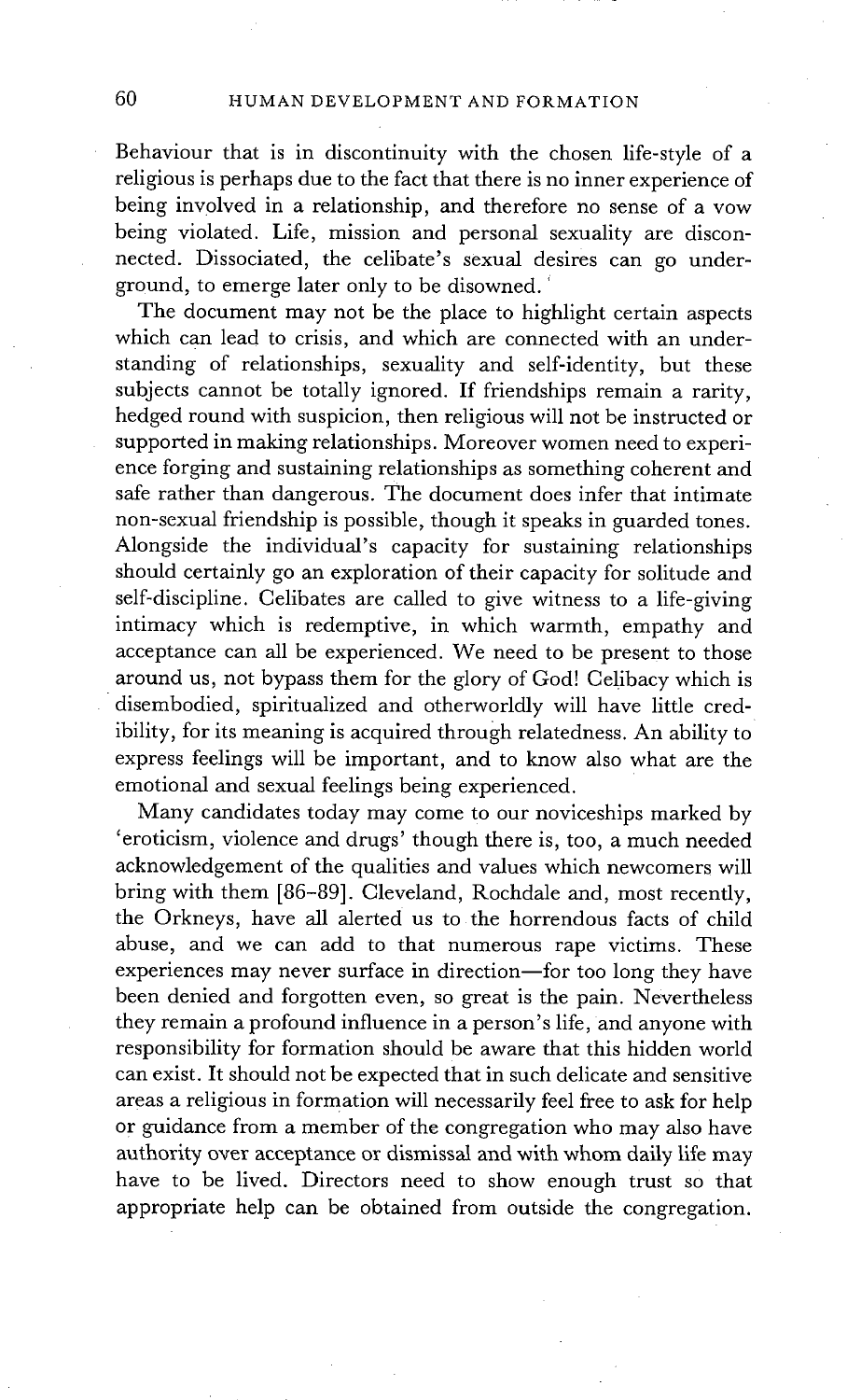Even while being very respectful, on both sides there will be the need for delicate, emotive issues to be touched upon during the time of formation. Directors need to be endowed with much empathy, discernment and respect, and the document could well have said something about the qualities needed by directors and stressed appropriate training.

Many who enter religious life undergo a process of bereavement and emotional hunger as they experience the pain of transition. Help is critical at this early stage, for without wise guidance pain is not acknowledged and a pattern of evasion is established. Sadly the document offers little direct help to directors, and these initial problems have been overlooked. But young religious will not automatically integrate their apostolic endeavours and their newly ~ directed spirituality. They will need help if they are to challenge past assumptions and successfully overcome periods of doubt, anxiety or even panic.

The formation process should be a prayerful journey into the world of gospel faith—hence the introduction of the pilgrimage theme  $[24]$ . The driving force behind a pilgrim is some indefinable force beyond the sphere of intellect and will—the impulsion of the Holy Spirit. Man the pilgrim, God the Way. If the concept of 'journey' had received greater emphasis there would be a stronger sense of the restlessness within, the fire in the belly which would move each one, and make it possible to contemplate the cost of discipleship. If there were more emphasis on the action of the Holy Spirit there would inevitably have been less stress on the *status quo,* and perhaps even a hint that the Church is in need of constant reform and renewal. This rather than Church law, doctrine, hierarchy and superiors might be a way forward, risking change rather than security, and moving forward with evaluation and discernment, neither of which are mentioned.

Linked to the theme of pilgrimage must be the sense of mission, without which obedience has little meaning. Religious have to be faithful to the mission entrusted to them by the Church, which has to be pursued in the world [17]. The gospel must be seen and experienced as existing everywhere. This means allowing for a cultural re-expression of the gospel. There is no hint of this. Initial formation is situated within the individual's culture, so care must needs be taken that provincialism is avoided. Although culture is recognized as being fundamental to healthy development the document omits all discussion of diverse traditions. Yet there must be very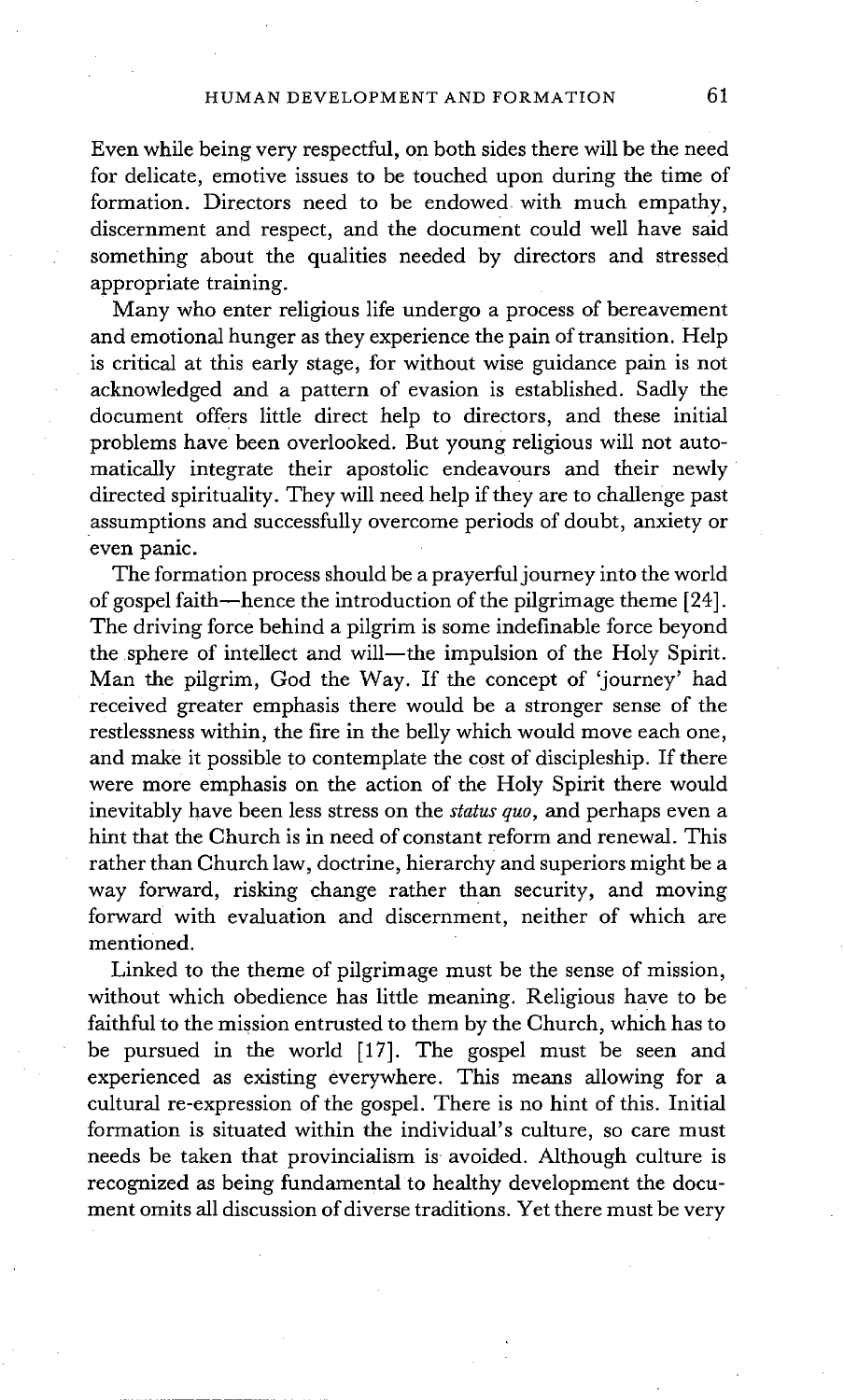different understandings of authority, community, poverty from continent to continent, even from country to country. There will not be the same operational base, and this has not been acknowledged. It is true that each one needs to be clear about where s/he belongs, and about the culture in which formation takes place; otherwise there is a lack of differentiation, so a sense of fusion, and ultimately of confusion. The same point about confusion is made in connection with belonging to various ecdesial movements before being clear about the religious identity within a particular congregation [93]. Cultural competence is expected from directors, but that concept is not clarified [31]. There is no mention of the need for directors to have psychological experience and insight. Integral formation with its spiritual, physical, moral and intellectual needs is recognized, but the psychological and emotional dimension is not considered, yet such consideration is essential if we are to form the Whole person. Young people show an unevenness between their secular level of knowledge, their psychological growth and their Christian and faith dimension. We ignore at our own risk areas not fully integrated, acknowledged or understood by the young (or not so young) seeker.

A more Surprising lacuna lies in the whole area of prayer. 'Young' religious require guidance on different forms of personal and community prayer, encouragement in verbalizing and sharing their faith, which is essential for a true sense of mission. They may also need help if they are to reflect on the presence and action of God in global, national and personal events; leading to discernment and action and evaluation. It is as though nothing has been learned about 'doing theology' or about the formative experiences of other communities and groups, especially, perhaps, Basic Christian **Com**munities. At least an unhealthy emphasis on piety (spiritual bandages for emotional wounds) has been avoided.

In this decade of evangelism we must work with the knowledge that to be missioned means to be sent to cross unknown borders in strange territories. Does one of these borders waiting to be crossed open onto an area of structural injustice and social indifference? All that touches the struggle for biblical justice, the basis for peace, must become relevant for formation. Mission means that the one sent must be able to dialogue, listen and hear so as to be touched, enabled to walk in another's moccasins. The presence in our midst of those of other faiths, and none, must presuppose an openness, a willingness to learn, to seek the truth, to be possessed by, rather than to possess it. More awareness of the Spirit breathing where it will would break